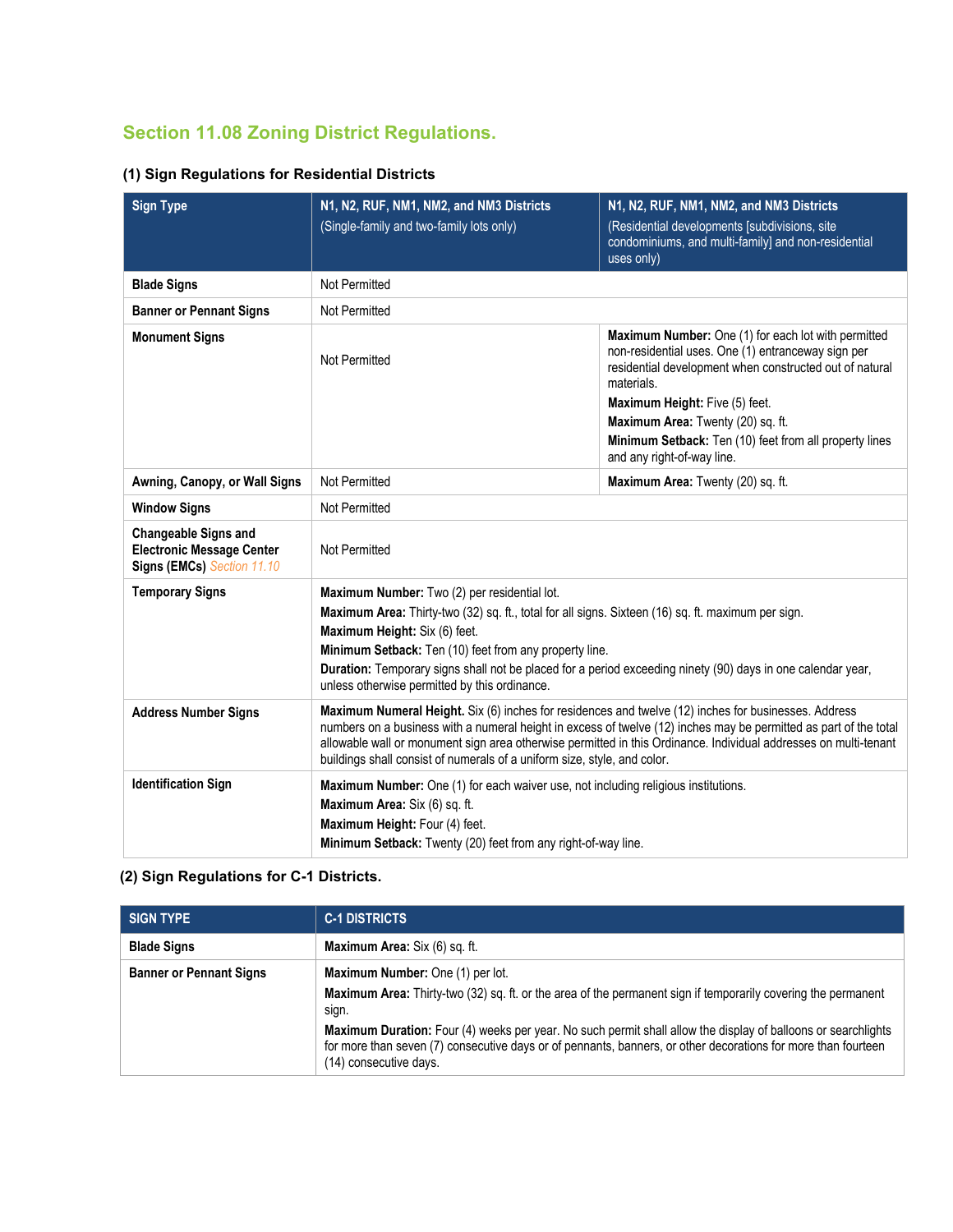| <b>Menu Order Board</b>                                        | Maximum Number: One (1).<br>Maximum Area: Thirty (30) sq. ft.                                                                                                                                                                                                                                                                                                                                                                                                         |                                                                       |  |  |
|----------------------------------------------------------------|-----------------------------------------------------------------------------------------------------------------------------------------------------------------------------------------------------------------------------------------------------------------------------------------------------------------------------------------------------------------------------------------------------------------------------------------------------------------------|-----------------------------------------------------------------------|--|--|
|                                                                | Such signs shall be primarily directed at persons within the premises of the sign owner.                                                                                                                                                                                                                                                                                                                                                                              |                                                                       |  |  |
| <b>Monument Signs</b>                                          | Sites consisting of a single tenant<br>Sites comprised of one (1) building or multiple<br>occupying a single building.<br>architecturally uniform buildings and sharing a common<br>parking area                                                                                                                                                                                                                                                                      |                                                                       |  |  |
|                                                                | Maximum Number: One (1).                                                                                                                                                                                                                                                                                                                                                                                                                                              | Maximum Number: One (1).                                              |  |  |
|                                                                | Maximum Area: Thirty (30) sq. ft.                                                                                                                                                                                                                                                                                                                                                                                                                                     | Maximum Area: Twenty (20) sq. ft.                                     |  |  |
|                                                                | Maximum Height: Six (6) feet.                                                                                                                                                                                                                                                                                                                                                                                                                                         | Maximum Height: Six (6) feet.                                         |  |  |
|                                                                | Maximum Length: Ten (10) feet.                                                                                                                                                                                                                                                                                                                                                                                                                                        | Maximum Length: Ten (10) feet.                                        |  |  |
|                                                                | Minimum Setback: Ten (10) feet from any<br>right-of-way line.                                                                                                                                                                                                                                                                                                                                                                                                         | Minimum Setback: Ten (10) feet from the perimeter of the<br>building. |  |  |
| Awning, Canopy, or Wall Signs                                  | Maximum Area: One (1) square foot of area for each one (1) lineal foot of frontage of the building or portion<br>thereof occupied by each separate business; provided, however, that in the case of a single business occupying<br>a corner lot situated on two (2) major thoroughfares, a second wall sign having an area not exceeding one-half<br>(1/2) of the allowable area as the first permitted sign, shall be permitted on the other facade facing a street. |                                                                       |  |  |
| <b>Window Signs</b>                                            | Maximum Area: 20% of the window area.                                                                                                                                                                                                                                                                                                                                                                                                                                 |                                                                       |  |  |
| <b>Changeable Signs and</b>                                    | Maximum Area: Fifteen (15) sq. ft.                                                                                                                                                                                                                                                                                                                                                                                                                                    |                                                                       |  |  |
| <b>Electronic Message Center</b><br>Signs (EMCs) Section 11.10 | EMC signs are only permitted if they are a monument sign, and only if all signage on site is fully compliant with<br>the Zoning Ordinance.                                                                                                                                                                                                                                                                                                                            |                                                                       |  |  |
| <b>Temporary Signs</b>                                         | <b>Maximum Number:</b>                                                                                                                                                                                                                                                                                                                                                                                                                                                |                                                                       |  |  |
|                                                                | On lots of five (5) acres orless, no more than two (2) temporary signs are permitted at any one time.<br>$\bullet$                                                                                                                                                                                                                                                                                                                                                    |                                                                       |  |  |
|                                                                | On lots of five (5) acres or more, or with three (3) or more businesses, no more than three (3) temporary<br>$\bullet$<br>signs are permitted at any one time.                                                                                                                                                                                                                                                                                                        |                                                                       |  |  |
|                                                                | Maximum Area: Sixteen (16) sq. ft. maximum per sign.                                                                                                                                                                                                                                                                                                                                                                                                                  |                                                                       |  |  |
|                                                                | Maximum Height: Six (6) feet.                                                                                                                                                                                                                                                                                                                                                                                                                                         |                                                                       |  |  |
|                                                                | Duration: Must not be displayed more than 90 days in a 1-year period.                                                                                                                                                                                                                                                                                                                                                                                                 |                                                                       |  |  |
| <b>Address Number Signs</b>                                    | Maximum Numeral Height. Twelve (12) inches for businesses. Address numbers on a business with a numeral<br>height in excess of twelve (12) inches may be permitted as part of the total allowable wall or monument sign<br>area otherwise permitted in this Ordinance. Individual addresses on multi-tenant buildings shall consist of<br>numerals of a uniform size, style, and color.                                                                               |                                                                       |  |  |

# **(3) Sign Regulations in C-2, C-3, and C-4 Districts.**

| <b>SIGN TYPE</b>               | C-2, C-3, AND C-4 DISTRICTS                                                                                                                                                                                                                                                                                                                                                                                            |                                                                               |                                                                                                                                                  |
|--------------------------------|------------------------------------------------------------------------------------------------------------------------------------------------------------------------------------------------------------------------------------------------------------------------------------------------------------------------------------------------------------------------------------------------------------------------|-------------------------------------------------------------------------------|--------------------------------------------------------------------------------------------------------------------------------------------------|
| <b>Blade Signs</b>             | Maximum Area: Six (6) sq. ft.                                                                                                                                                                                                                                                                                                                                                                                          |                                                                               |                                                                                                                                                  |
| <b>Banner or Pennant Signs</b> | Maximum Number: One (1) per lot.<br>Maximum Area: Thirty-two (32) sq. ft. or the area of the permanent sign if temporarily covering the permanent<br>sign.<br>Maximum Duration: Four (4) weeks per year. No such permit shall allow the display of balloons or searchlights<br>for more than seven (7) consecutive days or of pennants, banners, or other decorations for more than fourteen<br>(14) consecutive days. |                                                                               |                                                                                                                                                  |
| Menu Order Board               | Maximum Number: One (1).<br>Maximum Area: Thirty (30) sq. ft.<br>Such signs shall be primarily directed at persons within the premises of the sign owner.                                                                                                                                                                                                                                                              |                                                                               |                                                                                                                                                  |
| <b>Monument Signs</b>          | For each single building or<br>business center, housing no<br>more than three (3) separate<br>business uses                                                                                                                                                                                                                                                                                                            | For each business center<br>having four (4) or more<br>separate business uses | Signage in a Regional Shopping<br>Center is intended to identify the<br>regional center and/or the<br>principal tenants to the general<br>public |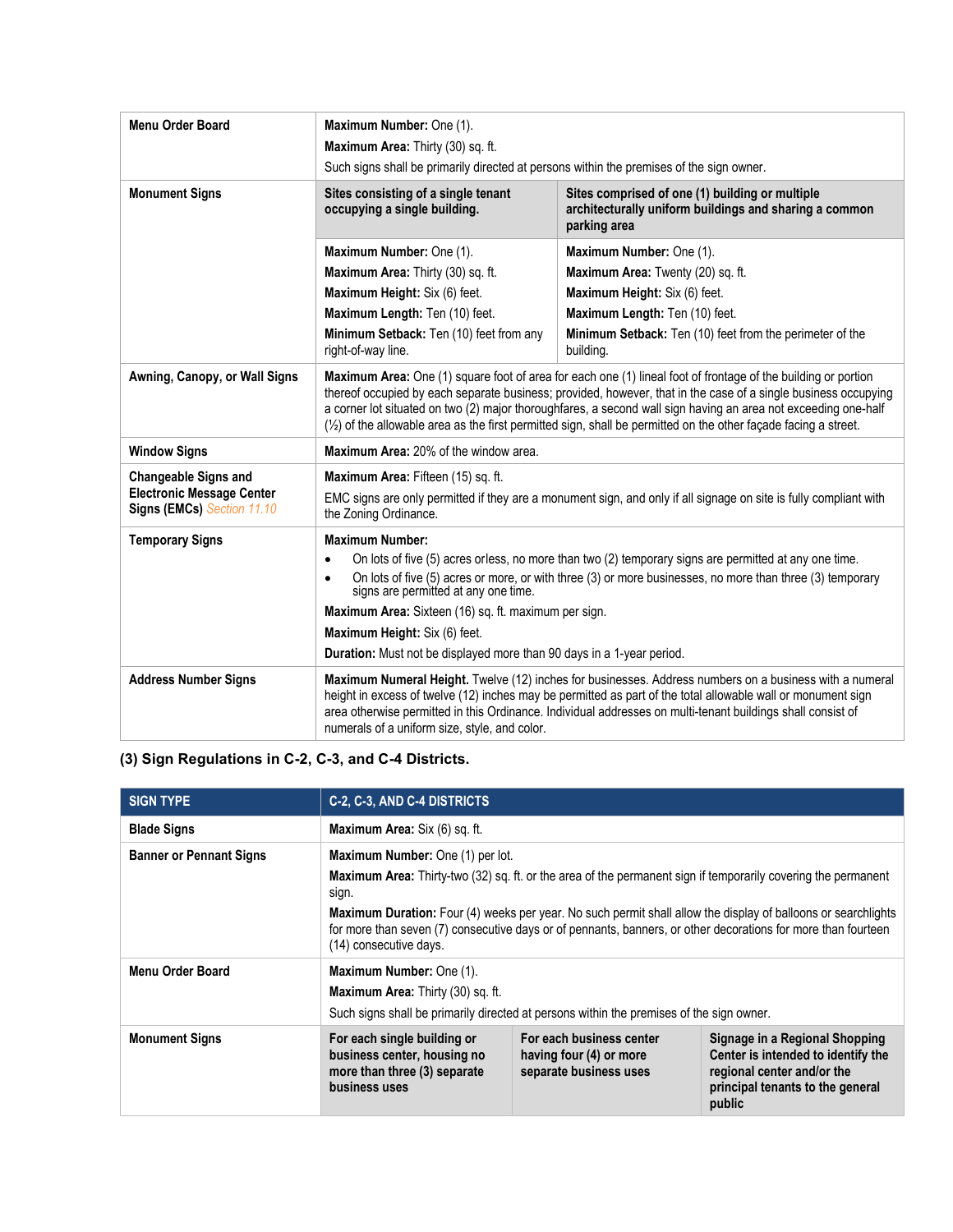|                                                                                               | Maximum Area: Thirty (30) sq. ft.<br>Maximum Height: Six (6) feet.                                                                                                                                                                                                                                                                                                                                                                                                                      | Maximum Area: Forty (40) sq. ft.<br>Maximum Height: Eight (8) feet. | Maximum Area: One Hundred<br>$(100)$ sq. ft.<br>Maximum Height: Twenty (20) feet. |  |
|-----------------------------------------------------------------------------------------------|-----------------------------------------------------------------------------------------------------------------------------------------------------------------------------------------------------------------------------------------------------------------------------------------------------------------------------------------------------------------------------------------------------------------------------------------------------------------------------------------|---------------------------------------------------------------------|-----------------------------------------------------------------------------------|--|
|                                                                                               | Maximum Number: One (1). Where a development site has more than four hundred (400) feet of frontage<br>along a major thoroughfare or a minimum of two hundred (200) feet of frontage on each of two (2) major<br>thoroughfares, a second freestanding sign shall be permitted with the same size and location limitations as the<br>first permitted sign, provided the distance between the two (2) signs is no less than three hundred (300) feet<br>measured along the road frontage. |                                                                     |                                                                                   |  |
|                                                                                               | Maximum Length: Ten (10) feet.                                                                                                                                                                                                                                                                                                                                                                                                                                                          |                                                                     |                                                                                   |  |
|                                                                                               | Minimum Setback: Ten (10) feet from any right-of-way line. No freestanding sign shall be permitted when the<br>front yard setback of the building(s) is less than twenty (20) feet.                                                                                                                                                                                                                                                                                                     |                                                                     |                                                                                   |  |
| Awning, Canopy, or Wall Signs                                                                 | Maximum Area: One (1) square foot of area for each one (1) lineal foot of frontage of the building or portion<br>thereof occupied by each separate business; provided, however, that in the case of a single business<br>occupying a corner lot situated on two (2) major thoroughfares, a second wall sign having an area not<br>exceeding one-half (1/2) of the allowable area as the first permitted sign, shall be permitted on the other façade<br>facing a street.                |                                                                     |                                                                                   |  |
| <b>Window Signs</b>                                                                           | Maximum Area: 20% of the window area.                                                                                                                                                                                                                                                                                                                                                                                                                                                   |                                                                     |                                                                                   |  |
| <b>Changeable Signs and Electronic</b><br><b>Message Center Signs (EMCs)</b><br>Section 11.10 | Maximum Area: Fifteen (15) sq. ft.<br>EMC signs are only permitted if they are a monument sign, and only if all signage on site is fully compliant with<br>the Zoning Ordinance.                                                                                                                                                                                                                                                                                                        |                                                                     |                                                                                   |  |
| <b>Temporary Signs</b>                                                                        | <b>Maximum Number:</b>                                                                                                                                                                                                                                                                                                                                                                                                                                                                  |                                                                     |                                                                                   |  |
|                                                                                               | On lots of five (5) acres or less, no more than two (2) temporary signs are permitted at any one time.<br>٠<br>On lots of five (5) acres or more, or with three (3) or more businesses, no more than three (3) temporary<br>$\bullet$<br>signs are permitted at any one time.                                                                                                                                                                                                           |                                                                     |                                                                                   |  |
|                                                                                               | Maximum Area: Sixteen (16) sq. ft. maximum per sign.                                                                                                                                                                                                                                                                                                                                                                                                                                    |                                                                     |                                                                                   |  |
|                                                                                               | Maximum Height: Six (6) feet.                                                                                                                                                                                                                                                                                                                                                                                                                                                           |                                                                     |                                                                                   |  |
|                                                                                               | Duration: Must not be displayed more than 90 days in a 1-year period.                                                                                                                                                                                                                                                                                                                                                                                                                   |                                                                     |                                                                                   |  |
| <b>Address Number Signs</b>                                                                   | Maximum Numeral Height: Twelve (12) inches for businesses. Address numbers on a business with a<br>numeral height in excess of twelve (12) inches may be permitted as part of the total allowable wall or<br>monument sign area otherwise permitted in this Ordinance. Individual addresses on multi-tenant buildings shall<br>consist of numerals of a uniform size, style, and color.                                                                                                 |                                                                     |                                                                                   |  |

# **(4) Sign Regulations in Industrial Districts.**

| SIGN TYPE               | M-L, M-1, AND M-2 DISTRICTS                                                                                                                                                                                                                                                                                                                                                                                                   |
|-------------------------|-------------------------------------------------------------------------------------------------------------------------------------------------------------------------------------------------------------------------------------------------------------------------------------------------------------------------------------------------------------------------------------------------------------------------------|
| <b>Blade Signs</b>      | Maximum Area: Six (6) sq. ft.                                                                                                                                                                                                                                                                                                                                                                                                 |
| Banner or Pennant Signs | <b>Maximum Number:</b> One (1) per lot.<br>Maximum Area: Thirty-two (32) sq. ft. or the area of the permanent sign if temporarily covering the permanent<br>sign.<br>Maximum Duration: Four (4) weeks per year. No such permit shall allow the display of balloons or searchlights<br>for more than seven (7) consecutive days or of pennants, banners, or other decorations for more than fourteen<br>(14) consecutive days. |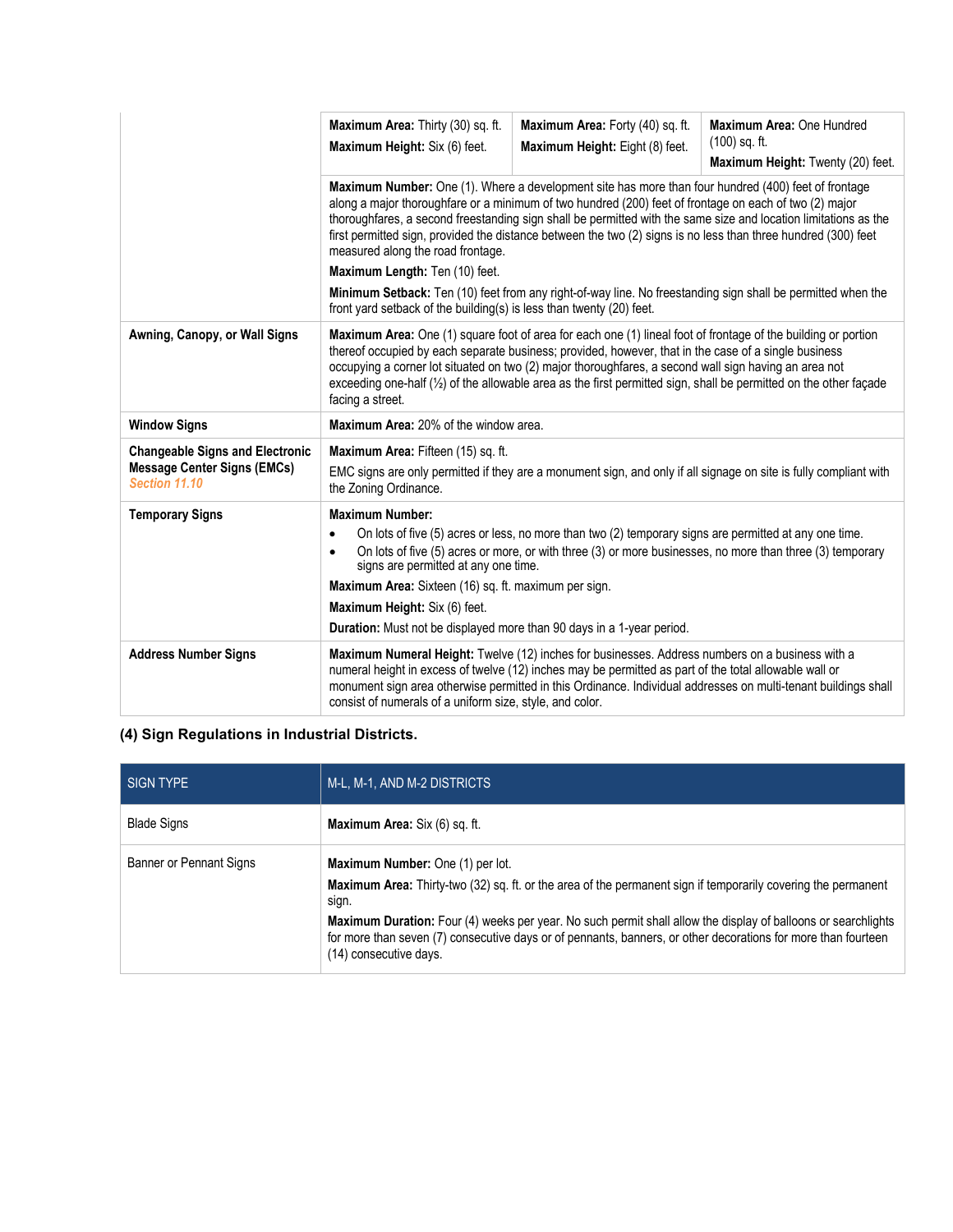| <b>Monument Signs</b>                                                           | For each industrial<br>development site consisting<br>of a single tenant occupying<br>a single building                                                                                                                                                                                                                                                                                                                                                                                                                                                                                                                                                             | <b>Multi-tenant complexes</b><br>comprised of one (1) or more<br>architecturally uniform buildings<br>and sharing a common parking<br>area shall be permitted the<br>following, and prior to sign<br>permits being issued, a master<br>sign plan shall be submitted to<br>the Director of the Inspection<br>Department, or his or her<br>designee, indicating size, type<br>and location of wall signs, ground<br>signs and any other requested<br>signs |                                                                                                                                                                                                                                                                                                                                                                                                    | At the entrance to an industrial<br>park, an entranceway sign shall be<br>permitted when constructed out of<br>natural materials.                                |
|---------------------------------------------------------------------------------|---------------------------------------------------------------------------------------------------------------------------------------------------------------------------------------------------------------------------------------------------------------------------------------------------------------------------------------------------------------------------------------------------------------------------------------------------------------------------------------------------------------------------------------------------------------------------------------------------------------------------------------------------------------------|----------------------------------------------------------------------------------------------------------------------------------------------------------------------------------------------------------------------------------------------------------------------------------------------------------------------------------------------------------------------------------------------------------------------------------------------------------|----------------------------------------------------------------------------------------------------------------------------------------------------------------------------------------------------------------------------------------------------------------------------------------------------------------------------------------------------------------------------------------------------|------------------------------------------------------------------------------------------------------------------------------------------------------------------|
|                                                                                 | Maximum Number: One (1). Where a development site has more<br>than four hundred (400) feet of frontage along a major thoroughfare or<br>a minimum of two hundred (200) feet of frontage on each of two (2)<br>major thoroughfares, a second freestanding sign shall be permitted<br>with the same size and location limitations as the first permitted sign,<br>provided the distance between the two (2) signs is no less than three<br>hundred (300) feet measured along the road frontage.<br>Maximum Length: Ten (10) feet.<br>Maximum Area: Thirty (30) sq. ft.<br>Maximum Height: Six (6) feet.<br>Minimum Setback: Ten (10) feet from any right-of-way line. |                                                                                                                                                                                                                                                                                                                                                                                                                                                          |                                                                                                                                                                                                                                                                                                                                                                                                    | Maximum Number: One (1).<br>Maximum Area: Twenty (20) sq. ft.<br>Maximum Height: Five (5) feet.<br>Minimum Setback: Ten (10) feet from<br>any right-of-way line. |
| Awning, Canopy, and Wall Signs                                                  | For each industrial development site consisting of<br>a single tenant occupying a single building<br>a common parking area<br>Maximum Area: One (1) square foot of area for each<br>two (2) lineal foot of front building width or one<br>hundred (100) square feet, whichever is lesser.                                                                                                                                                                                                                                                                                                                                                                           |                                                                                                                                                                                                                                                                                                                                                                                                                                                          | Multi-tenant complexes comprised of one (1) or<br>more architecturally uniform buildings and sharing                                                                                                                                                                                                                                                                                               |                                                                                                                                                                  |
|                                                                                 |                                                                                                                                                                                                                                                                                                                                                                                                                                                                                                                                                                                                                                                                     |                                                                                                                                                                                                                                                                                                                                                                                                                                                          | Multi-tenant structures may identify tenants with not<br>more than one (1) wall sign per tenant, not to exceed<br>ten (10) square feet of sign area and to be located on<br>the face of the area occupied by the tenant.<br>Additionally, one (1) identification wall sign not to<br>exceed two (2) square feet in area shall be permitted<br>at the rear entrance to each business establishment. |                                                                                                                                                                  |
| Window Signs                                                                    | <b>Maximum Area: 20% of the window area</b>                                                                                                                                                                                                                                                                                                                                                                                                                                                                                                                                                                                                                         |                                                                                                                                                                                                                                                                                                                                                                                                                                                          |                                                                                                                                                                                                                                                                                                                                                                                                    |                                                                                                                                                                  |
| Changeable Signs and Electronic<br>Message Center Signs (EMCs)<br>Section 11.10 | Not Permitted                                                                                                                                                                                                                                                                                                                                                                                                                                                                                                                                                                                                                                                       |                                                                                                                                                                                                                                                                                                                                                                                                                                                          |                                                                                                                                                                                                                                                                                                                                                                                                    |                                                                                                                                                                  |
| <b>Temporary Signs</b>                                                          | <b>Maximum Number:</b><br>On lots of five (5) acres or less, no more than two (2) temporary signs are permitted at any one time.<br>$\bullet$<br>On lots of five (5) acres or more, or with three (3) or more businesses, no more than three (3) temporary<br>$\bullet$<br>signs are permitted at any one time.<br>Maximum Area: Sixteen (16) sq. ft. maximum per sign.<br>Maximum Height: Six (6) feet.<br>Duration: Must not be displayed more than 90 days in a 1-year period.                                                                                                                                                                                   |                                                                                                                                                                                                                                                                                                                                                                                                                                                          |                                                                                                                                                                                                                                                                                                                                                                                                    |                                                                                                                                                                  |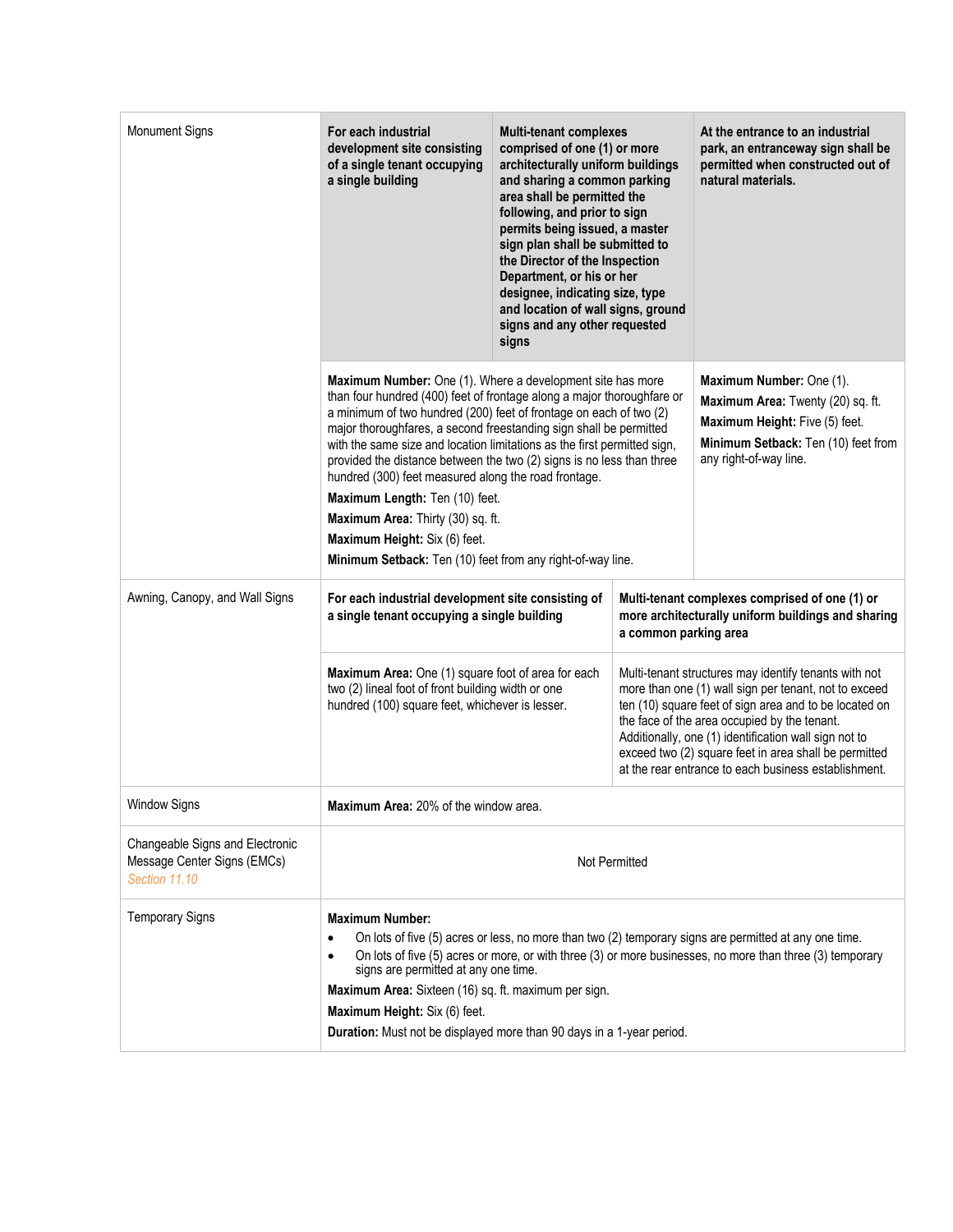| Address Number Signs        | Maximum Numeral Height. Twelve (12) inches for businesses. Address numbers on a business with a numeral<br>height in excess of twelve (12) inches may be permitted as part of the total allowable wall or monument sign<br>area otherwise permitted in this Ordinance. Individual addresses on multi-tenant buildings shall consist of<br>numerals of a uniform size, style and color. |
|-----------------------------|----------------------------------------------------------------------------------------------------------------------------------------------------------------------------------------------------------------------------------------------------------------------------------------------------------------------------------------------------------------------------------------|
| <b>Identification Signs</b> | Multi-tenant complexes comprised of one (1) or more architecturally uniform buildings and sharing a common<br>parking area shall be permitted one (1) group identification sign not to exceed twenty-four (24) square feet of<br>sign area and if freestanding, shall be located within ten (10) feet of the perimeter of the building.                                                |

## **Section 11.09 Billboards.**

The erection and maintenance of billboards and outdoor advertising signs on any parcel of land within the City of Livonia, or the use of any such parcel for said purpose, are hereby prohibited; provided, however, that this section shall not apply to billboards or outdoor advertising signs lawfully in existence at the time this Ordinance becomes effective, nor to those specific signs which are expressly allowed by the district regulations contained in this Ordinance.

# **Section 11.10 Sign Illumination.**

## **(1) Illumination.**

Signs permitted to be illuminated, may be either internally or indirectly illuminated. Any sign, regardless of size, that makes use of electricity, shall require an electrical permit in addition to any required sign permit. No sign shall be illuminated by other than approved electrical devices, installed in accordance with the requirements of the regulations adopted by the City of Livonia, and shall be subject to the following conditions:

- The lighting of signs shall be of a non-intermittent, non-flashing character.
- Illumination devices designed and installed to illuminate the exterior of principal buildings or accessory buildings on a site shall be permitted without respect to the size of signs permitted in any zoning district; provided, however, that there shall be no spillage of illumination or glare onto any public or private roads, drives or traffic lanes, and shall be so shielded, trained, or aimed that glare is prevented from spilling onto adjacent residential properties.
- Internal illumination or back-lighting of signs attached to a canopy or awning, which render the canopy or awning translucent, is not permitted; however, the portion of the canopy or awning which encompasses the sign area only may be illuminated to light the sign area in a translucent manner.
- **Standards.**

Any ground sign permitted under *Section 11.08, 0* which pertains to a business, business center, and/or regional center as to which all other signage of whatever type also conforms to this Ordinance, may include a variable electronic message sign covering not more than fifty (50) percent of the area of the ground sign, provided that each individual message on the sign shall remain in place for a minimum of eight (8) seconds, any change of message is accomplished within one (1) second, and any change shall occur simultaneously over the entire face of the variable electronic message sign. Signs which constitute Nonconforming Uses under *Section 11.15* of this Ordinance, or as to which variance(s) has/have been granted for sign size, height, location, or number, must be eliminated or brought into conformity with all currently applicable Ordinance limits prior to the issuance of a variable electronic message sign permit for the business, business center, and/or regional center to which such nonconforming sign(s) pertain(s).

- No such sign may be oriented to face any residentially zoned property.
- The intensity of the display on any variable electronic message sign shall not exceed the levels specified in the chart below:

## **INTENSITY LEVEL (NITS)**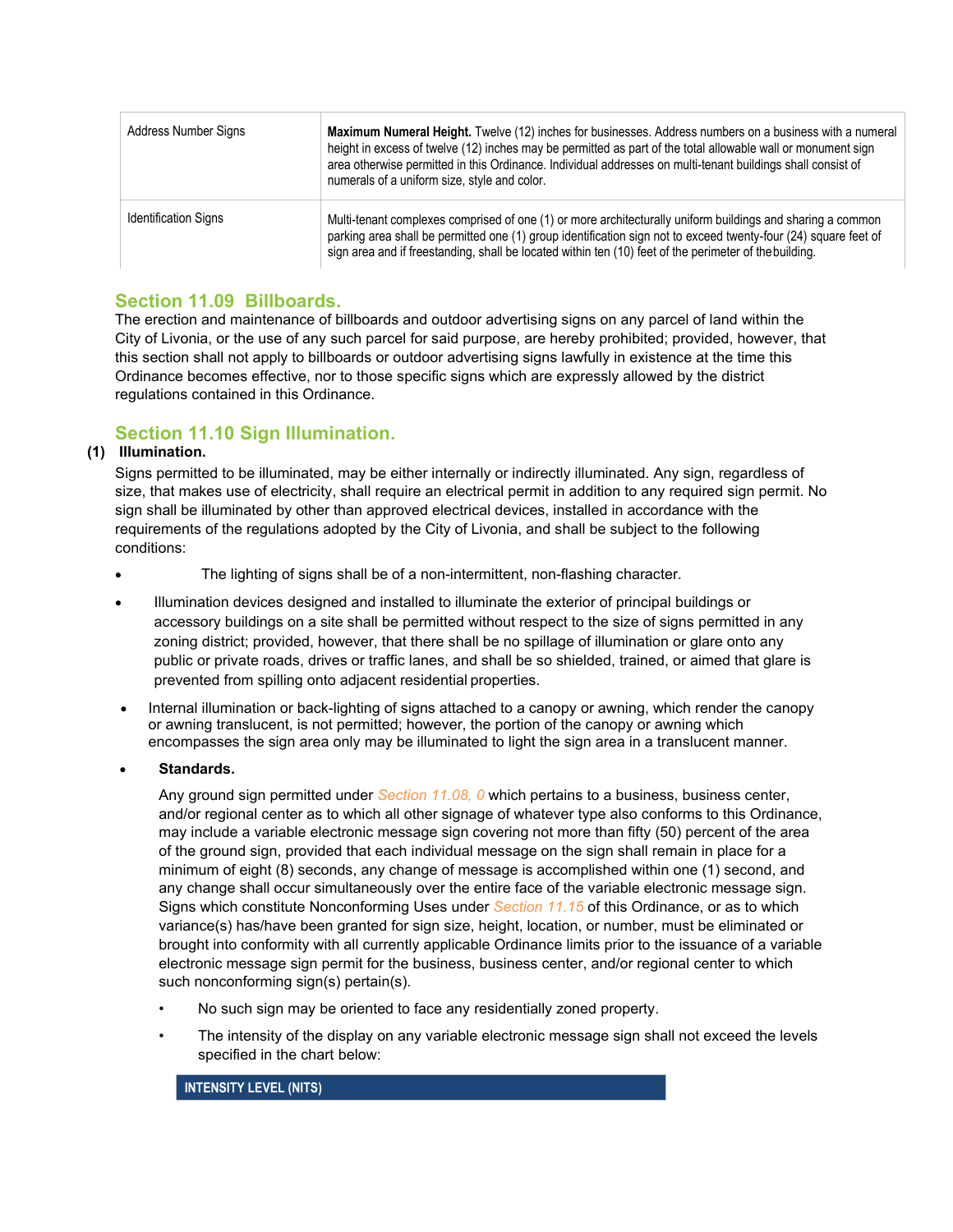| <b>COLOR</b>      | <b>DAYTIME</b> | <b>NIGHTTIME</b> |
|-------------------|----------------|------------------|
| Red Only          | 3.150          | 1.125            |
| Green Only        | 6.300          | 2.250            |
| Amber Only        | 4.690          | 1.675            |
| <b>Full Color</b> | 7,000          | 2,500            |

• Prior to the issuance of a permit for a variable electronic message sign, applicant shall provide a written certification from the sign manufacturer that the light intensity has been factory preset not to exceed the levels specified in the chart above, and the intensity level is protected from end-user manipulation by password-protected software or other method deemed appropriate by the Department. The characters on any variable electronic message sign must be lighted against a darker or less luminous background.

- D) The sign owner shall provide on the application for a permit for a variable electronic message sign contact information for a person who is available to be contacted at any time and who is able to turn off the variable electronic message sign promptly after a malfunction occurs. If the Department finds that a variable electronic message sign has malfunctioned, the owner of the sign, within twenty-four (24) hours of a request by the Department, shall correct the malfunction or power off the sign.
- E) Variable electronic message signs which do not comply with all of the provisions of this subsection shall not be permitted in any zoning district in the City.

# **Section 11.11 Construction and Maintenance.**

## **(1) Material Requirements.**

All signs shall be designed and constructed in conformity to the provisions for materials, loads, and stresses of the latest adopted edition of the B.O.C.A. Code and requirements of this section.

• **Restriction on Combustible Materials.** All signs and sign structures erected shall conform to the State Construction Code relating to combustibility.

• **Non-Structural Trim.** Non-structural trim may be of wood, metal, approved plastics, or any combination thereof.

- **Fastenings.** Signs erected to masonry, concrete or steel shall be safely and securely fastened thereto by means of metal anchors, bolts, or approved expansion screws of sufficient size and anchorage to support safely the loads applied. All bolts, cables, and other parts of such signs shall be painted and free from corrosion. Any defect due to the fault of the erector shall be repaired by the erector. All building fastenings must be of non-corrosive materials. Lightweight sign letters may be attached by means of an approved adhesive.
- **Proximity to Electrical Conductors.** No sign shall be erected so that any part including cables, guys, etc., will be within six (6) feet of any electrical conductor, electric light pole, street lamp, traffic light, or other public utility pole or standard.
- **Erector's Imprint.** Signs of every class which come within the purview of this section, must carry the identification of the sign erector in clearly legible letters. In case of rehanging or reerection of any sign, the new erector must place his or her identification and the date on the sign.

#### F) **Windloads.**

For the purpose of design, wind pressure shall be taken upon the gross area of the vertical projection of all signs and sign structures at not less than fifteen (15) pounds per square foot for those portions